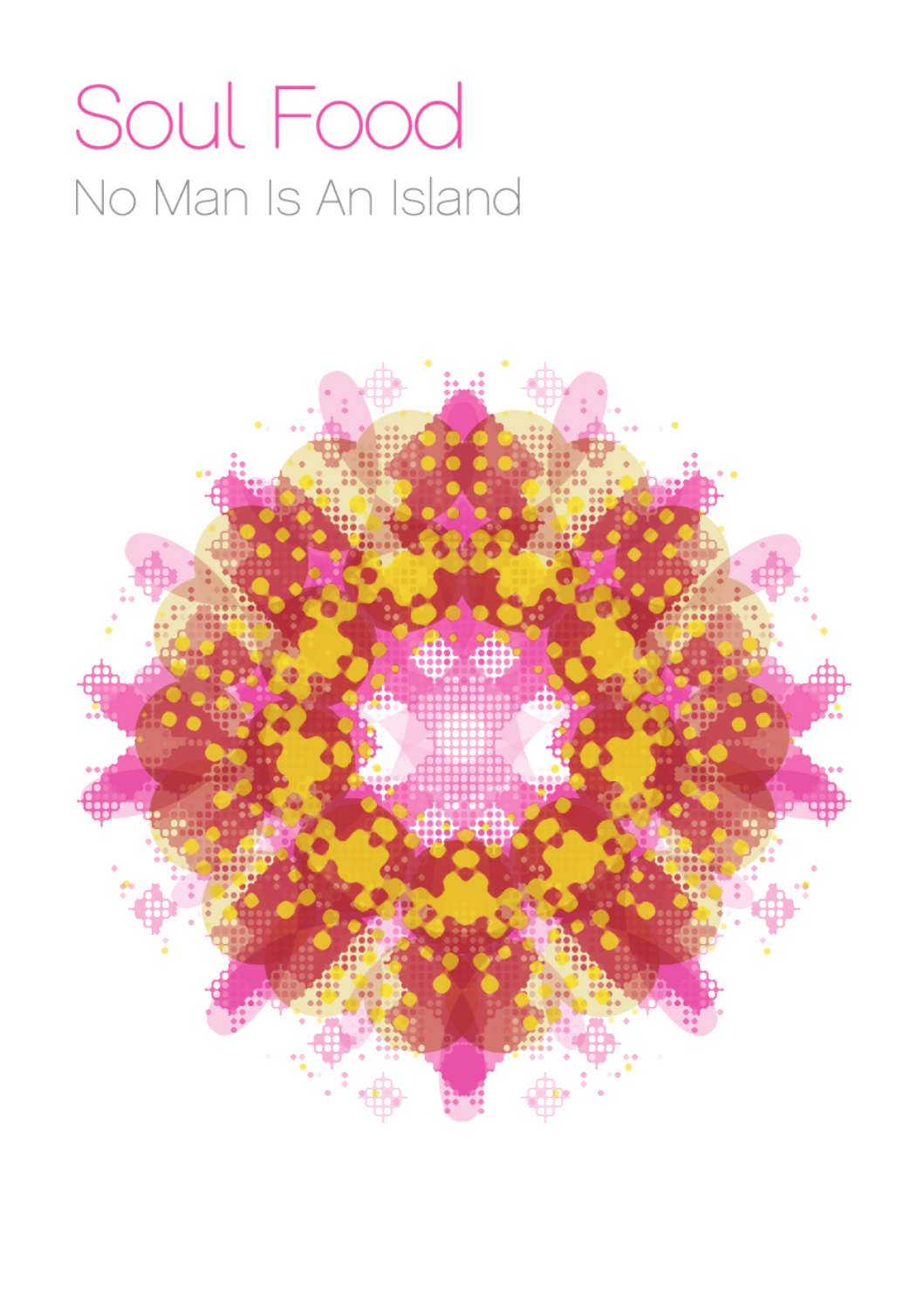# **No Man Is An Island**

Exploring the oneness of humanity and the rights of every human being as they walk the path to achieving it.

#### **Program**

- *01. 'Abdu'l-Bahá, from the Bahá'í Writings*
- *02. Martin Luther King Jr*
- *03. Excerpt from 'The Promise of World Peace', the Universal House of Justice*
- *04. John Donne, No Man is an Island*
- *05. Matthew 5, from the Holy Bible*
- *06. The Story of Henri Dunant*
- *07. The Dalai Lama, from Buddhist sentiment*
- *08. 'Abdu'l-Bahá, from the Bahá'í Writings*
- *09. Oodgeroo Noonuccal, A Song of Hope*
- *10. Excerpt from 'Who is Writing the Future?', Bahá'í International Community*
- *11. Bahá'u'lláh, from the Bahá'í Writings*
- *12. Franklin Thomas*
- *13. Attributed to Muhammad, Sukhanan-i-Muhammad*
- *14. Daphne Rose Kingman*
- *15. Eleanor Roosevelt*
- *16. 'Abdu'l-Bahá, from the Bahá'í Writings*
- *17. Preamble, the Universal Declaration of Human Rights*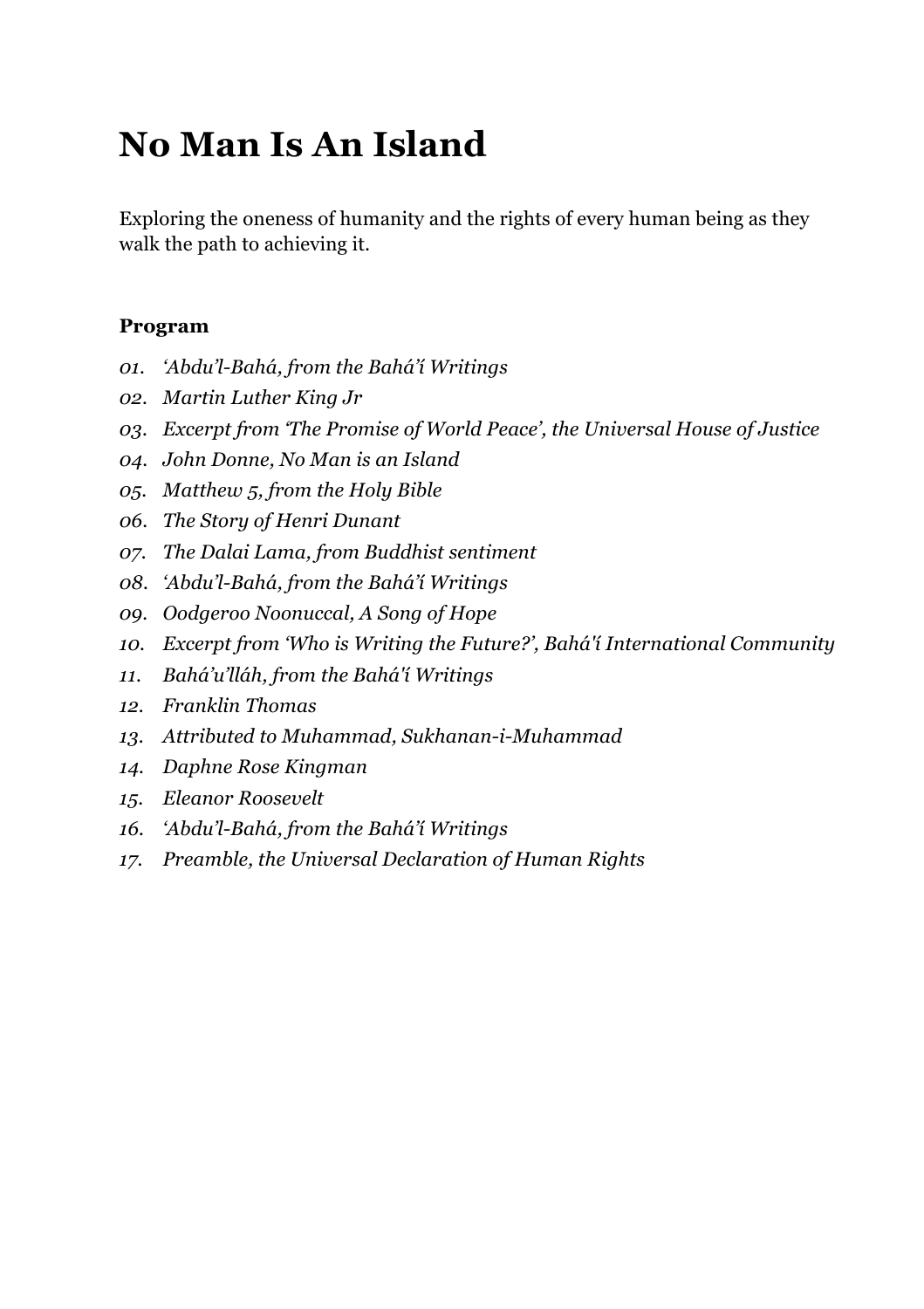#### **If a man be gracious and courteous to strangers, it shows he is a citizen of the world, and that his heart is no island cut off from other lands, but a continent that joins to them.**

#### *– Francis Bacon*

#### **We have flown the air like birds and swum the sea like fishes, but have yet to learn the simple act of walking the earth as brothers.**

#### *– Dr Martin Luther King (1967)*

01. Ye observe how the world is divided against itself, how many a land is red with blood and its very dust is caked with human gore. The fires of conflict have blazed so high that never in early times, not in the Middle Ages, not in recent centuries hath there ever been such a hideous war, a war that is even as millstones, taking for grain the skulls of men. Nay, even worse, for flourishing countries have been reduced to rubble, cities have been levelled with the ground, and many a once prosperous village hath been turned into ruin. Fathers have lost their sons, and sons their fathers. Mothers have wept away their hearts over dead children. Children have been orphaned, women left to wander, vagrants without a home.

From every aspect, humankind hath sunken low. Loud are the piercing cries of fatherless children; loud the mothers' anguished voices, reaching to the skies. And the breeding-ground of all these tragedies is prejudice: prejudice of race and nation, of religion, of political opinion; and the root cause of prejudice is blind imitation of the past – imitation in religion, in racial attitudes, in national bias, in politics. So long as this aping of the past persisteth, just so long will the foundations of the social order be blown to the four winds, just so long will humanity be continually exposed to direct peril.

– *`Abdu'l-Bahá, from the Bahá'í Writings*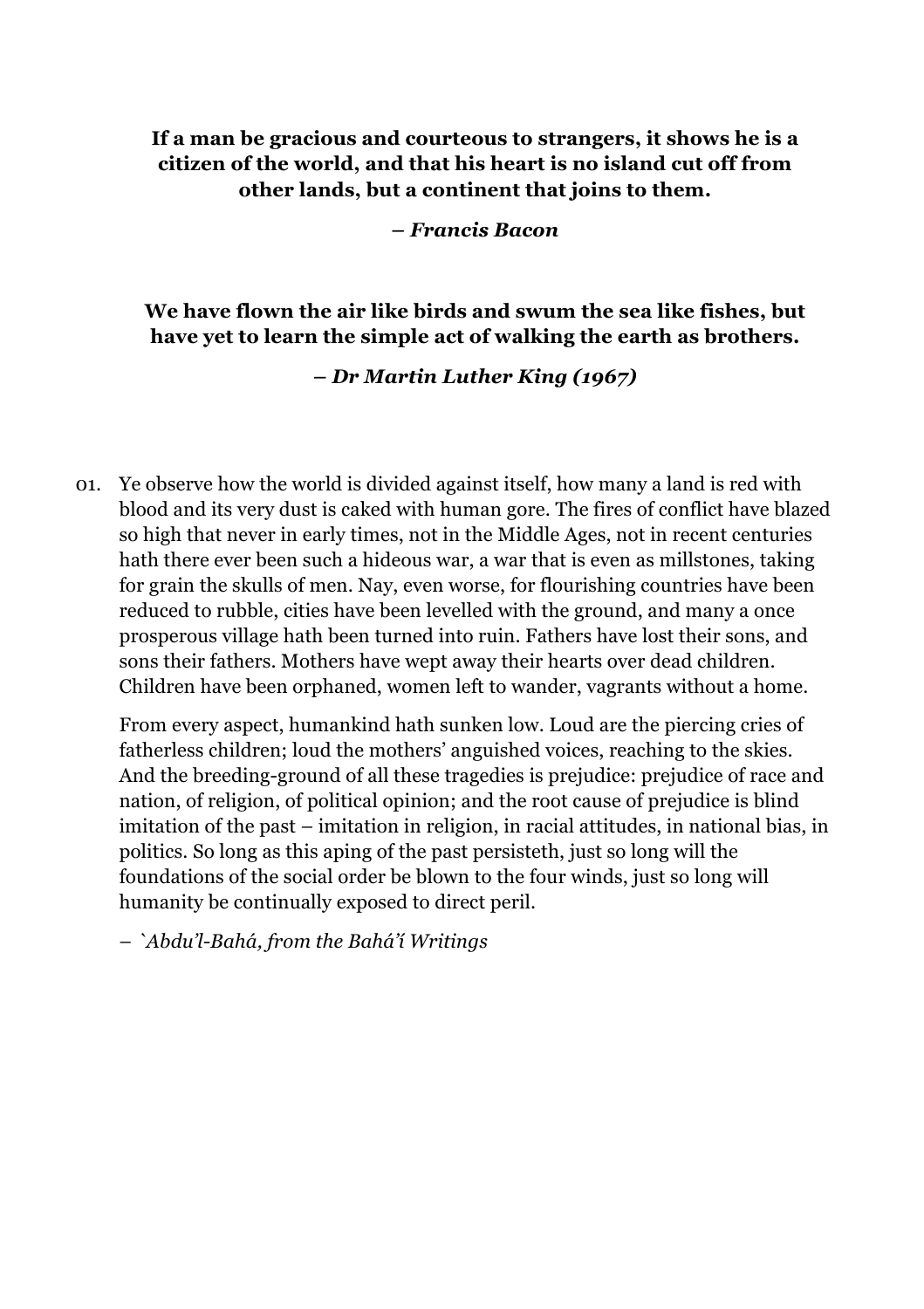02. Injustice anywhere is a threat to justice everywhere. We are caught in an inescapable network of mutuality, tied in a single garment of destiny. Whatever affects one directly affects all indirectly.

– *Martin Luther King Jr, letter from Birmingham City Jail, 12 April 1963*

#### **Grandfather, Great Spirit, all over the world the faces of living ones are alike… Teach us to walk the soft earth as relatives to all that live.**

*– Native American, Sioux prayer*

#### 03. **Excerpt from 'The Promise of World Peace'**

The endowments which distinguish the human race from all other forms of life are summed up in what is known as the human spirit; the mind is its essential quality. These endowments have enabled humanity to build civilizations and to prosper materially. But such accomplishments alone have never satisfied the human spirit, whose mysterious nature inclines it towards transcendence, a reaching towards an invisible realm, towards the ultimate reality, that unknowable essence of essences called God. The religions brought to mankind by a succession of spiritual luminaries have been the primary link between humanity and that ultimate reality, and have galvanized and refined mankind's capacity to achieve spiritual success together with social progress…

If, therefore, humanity has come to a point of paralysing conflict it must look to itself, to its own negligence, to the siren voices to which it has listened, for the source of the misunderstandings and confusion perpetrated in the name of religion. Those who have held blindly and selfishly to their particular orthodoxies, who have imposed on their votaries erroneous and conflicting interpretations of the pronouncements of the Prophets of God, bear heavy responsibility for this confusion – a confusion compounded by the artificial barriers erected between faith and reason, science and religion.

– *Excerpt from 'The Promise of World Peace', the Universal House of Justice, Bahá'í World Centre.*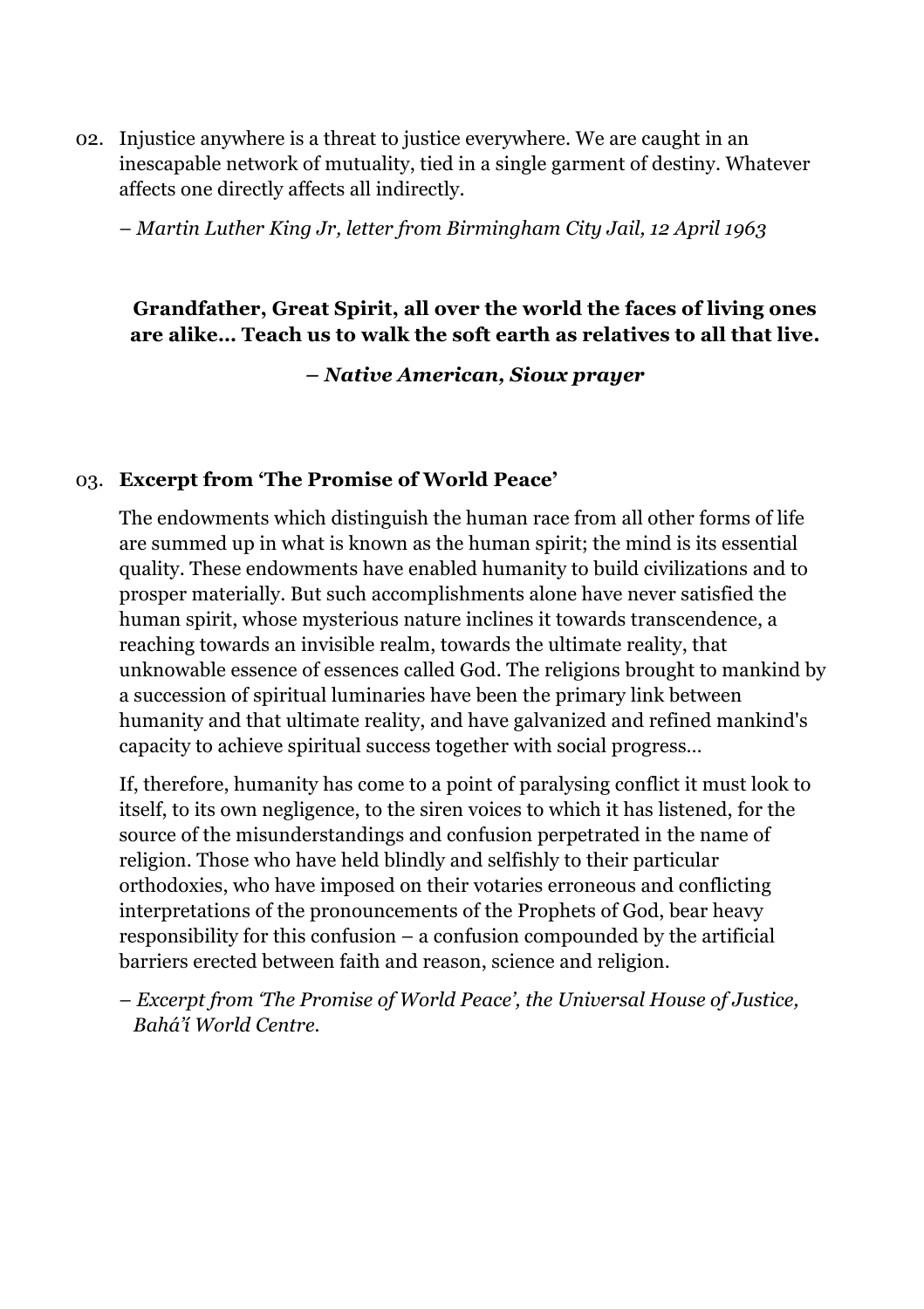#### **To accomplish great things, we must not only act, but also dream; not only plan, but also believe.**

#### *– Anatole France*

#### 04. **No Man Is An Island**

No man is an island, entire of itself, Every man is a piece of the continent, A part of the main. If a clod be washed away by the sea, Europe is the less, As well as if a promontory were, As well as if a manor of thy friends or of thine own were. Any man's death diminishes me, because I am involved in mankind. And therefore never send to know for whom the bell tolls. It tolls for thee.

– *John Donne*

05. Ye have heard that it hath been said, Thou shalt love thy neighbour, and hate thine enemy.

But I say unto you, Love your enemies, bless them that curse you, do good to them that hate you, and pray for them which despitefully use you, and persecute you;

That ye may be the children of your Father which is in heaven: for he maketh his sun to rise on the evil and on the good, and sendeth rain on the just and on the unjust.

For if ye love them which love you, what reward have ye? do not even the publicans the same?

And if ye salute your brethren only, what do ye more than others? do not even the publicans so?

Be ye therefore perfect, even as your Father which is in heaven is perfect.

– *Matthew 5, from the Holy Bible*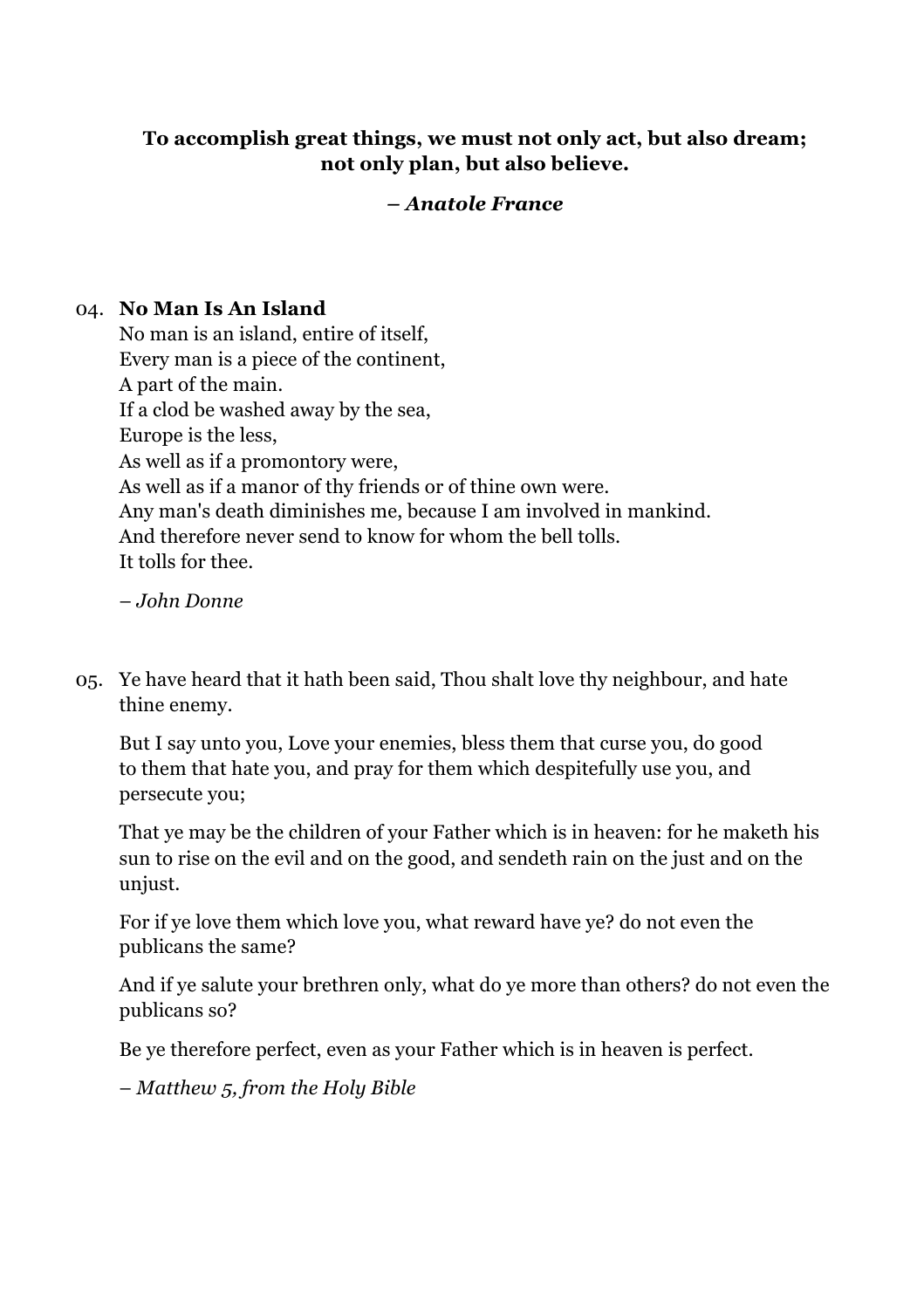#### **Human Right No. 3**

#### **Everyone has the right to life, liberty and security of person.**

#### 06. **The Story of Henri Dunant**

Henri Dunant, at the age of 30 was a wealthy Swiss banker and financier. His life would probably have continued much as it had except for one fateful day, June 24, 1859, that changed everything. Dunant had been sent by his government to talk to Napoleon III. He was to discuss a business deal between the Swiss and the French that would benefit both. But Napoleon was not in Paris; he was on the plain of Solferino about to do battle with the Austrians.

Henri Dunant tried to reach the scene before the battle began, but he was too late. His carriage came to a halt on top of a hill that overlooked the battlefield. Suddenly trumpets blared, muskets cracked, cannons boomed. The two cavalries charged and the battle was on. Henri Dunant, as if in a box seat at the theatre, sat transfixed. He could see the dust rising, hear the screams of the injured, the dying. Dunant sat as if in a trance at the horror below him. But the real horror was later — when he entered the small town after the battle was over. Every house, every building was filled with the mangled, the injured, the dead. Driven by pity at the suffering he saw all around him, Dunant stayed in the town for three days doing everything he could to help.

He was never the same man again. War was barbarous. The world should abolish it. This was not the way to settle differences between nations. And most of all, there ought to be a worldwide organization to help people in times of suffering and chaos. Henri Dunant returned to Switzerland. In the next few years he became a fanatic on the subject of peace and mercy. He began to travel all over Europe preaching his message. Eventually his business suffered in the effort and he was soon broke. But he persisted.

At the first Geneva Conference he carried on a one-man assault against war. As a result, the Conference passed the first international law against war  $-a$ movement that was to give birth eventually to both the League of Nations and the U.N.

In 1901, Dunant was awarded the first Nobel Peace prize. And though he was penniless and living in a poor house, he gave the entire prize to the worldwide movement he had founded. Henri Dunant died in 1910 almost totally forgotten by the world. But Dunant needed no monument to mark his grave. As a symbol of the organization he had fathered, he had taken the Swiss flag, a white cross on a red background and reversed it: a red cross on a white background. The organization that became his everlasting monument was the Red Cross.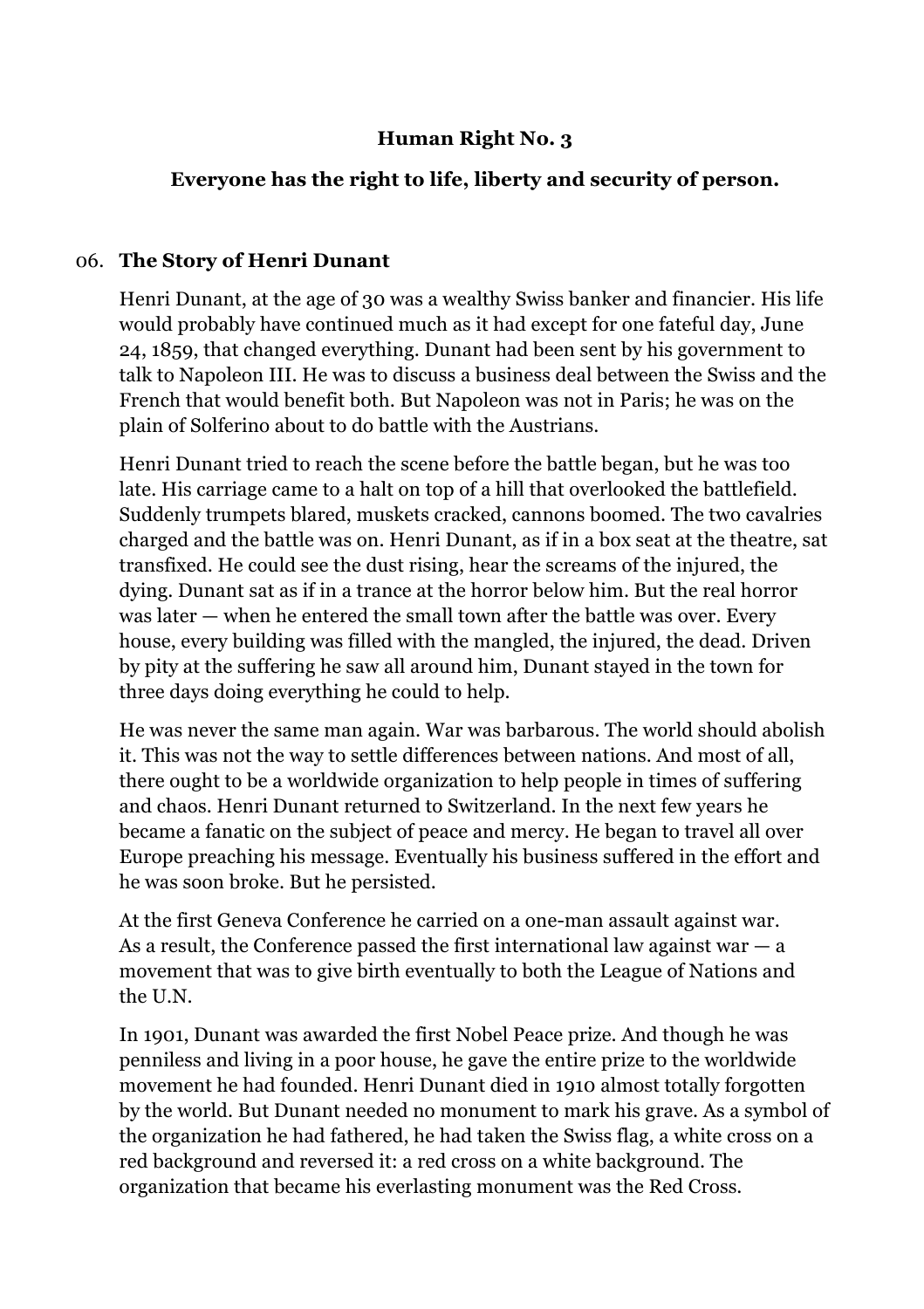#### **I know of no more encouraging fact than the unquestionable ability of man to elevate his life by a conscious endeavour.**

#### *– Henry David Thoreau*

07. To develop a sense of universal responsibility — of the universal dimension of our every act and of the equal right of all others to happiness and not to suffer — is to develop an attitude of mind whereby, if we see an opportunity to benefit others, we will take it in preference to merely looking after our own self-interests. But, though, of course, we care about what is beyond our scope, we accept it as part of nature and concern ourselves with doing what we can.

An important benefit of developing such a sense of universal responsibility is that it helps us become sensitive to others — not just those closest to us. We come to see the need for caring, to care for those members of the human family who suffer most. We recognize the need to avoid causing divisiveness among our fellow beings. And we become aware of the overwhelming importance of contentment.

– *The Dalai Lama, from Buddhist sentiment*

08. There must be an equality of rights between men and women. Women shall receive an equal privilege of education. This will enable them to qualify and progress in all degrees of occupation and accomplishment. For the world of humanity possesses two wings: man and woman. If one wing remains incapable and defective, it will restrict the power of the other, and full flight will be impossible. Therefore, the completeness and perfection of the human world are dependent upon the equal development of these two wings.

– *'Abdu'l-Bahá, from the Bahá'í Writings*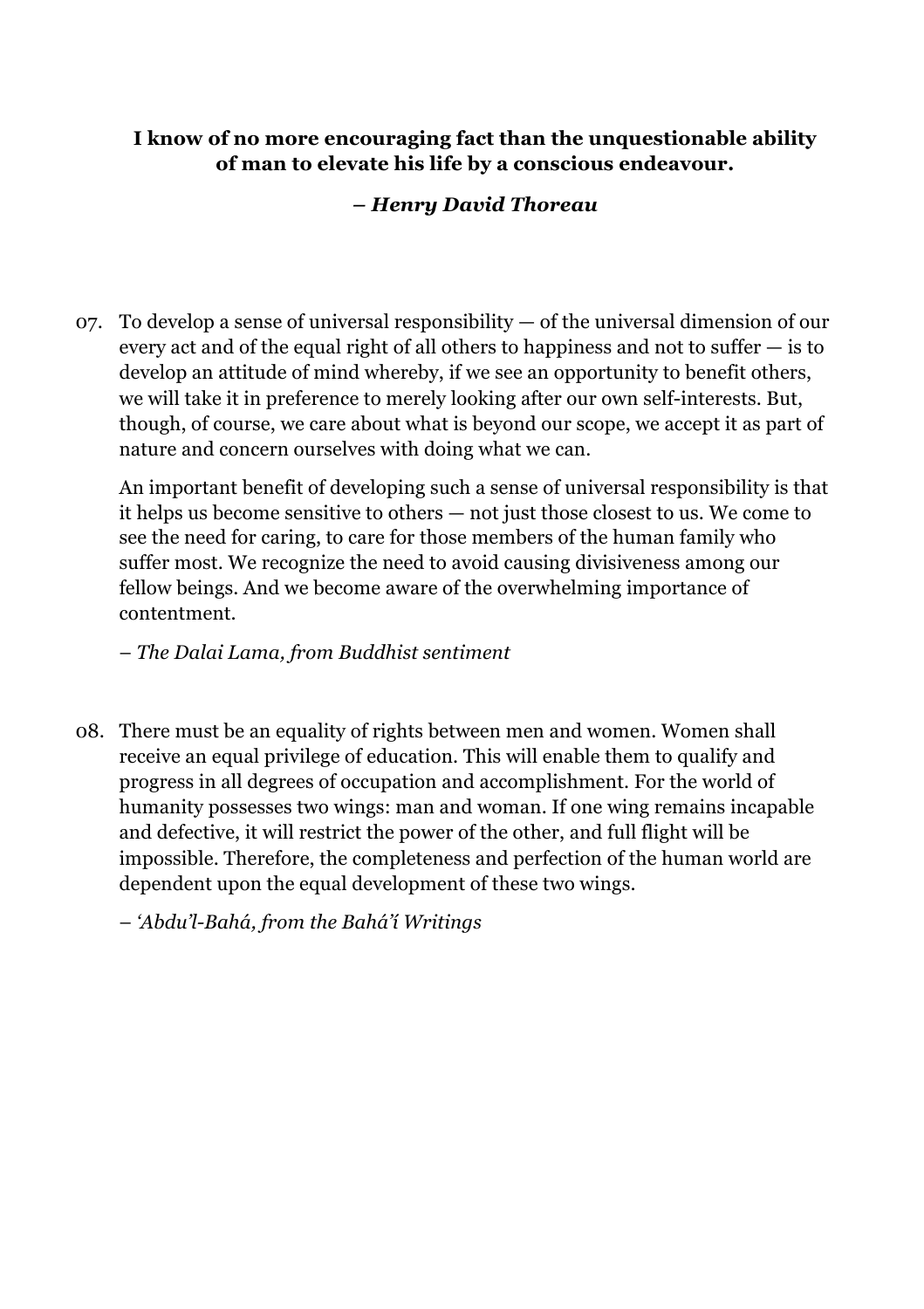**The diversity in the human family should be the cause of love and harmony, as it is in music where many different notes blend together in the making of a perfect chord.**

*– Bahá'í Writings*

09. A Song of Hope Look up, my people, The dawn is breaking, The world is waking To a new bright day Where none defame us, No restriction tame us, No colour shame us, No sneer dismay.

– *Oodgeroo Noonuccal, A Song of Hope* 

#### **Human Right No. 18**

**Everyone has the right to freedom of thought, conscience and religion; this right includes freedom to change his religion or belief, and freedom, either alone or in community with others and in public or private, to manifest his religion or belief in teaching, practice, worship and observance.**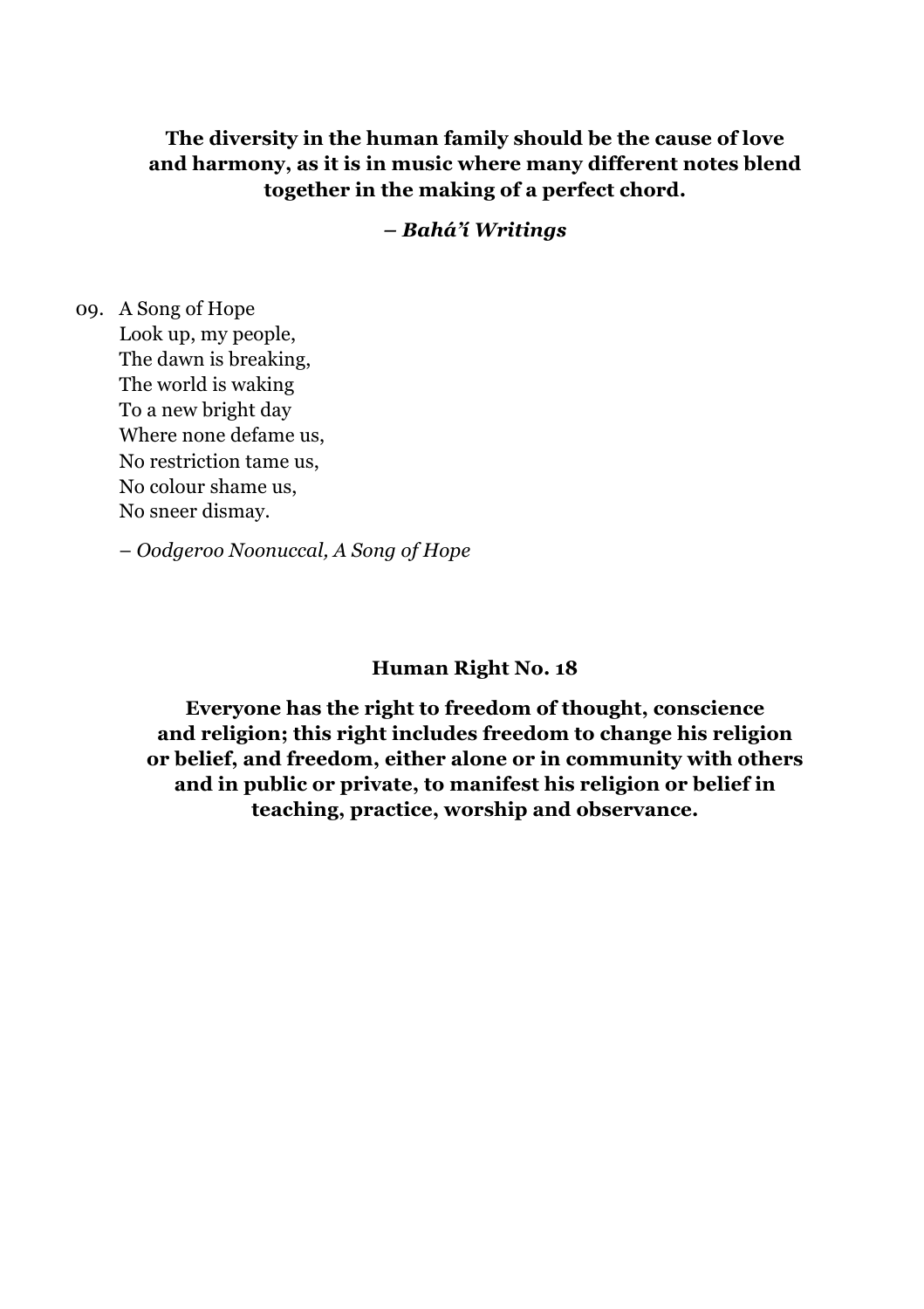#### 10. **Excerpt from 'Who is Writing the Future?'**

Intimately related to the issue of unity is a second moral challenge that the past century has posed with ever increasing urgency. In the sight of God, Bahá'u'lláh insists, justice is the "best beloved of all things". It enables the individual to see reality through his or her own eyes rather than those of others and endows collective decision making with the authority that alone can ensure unity of thought and action.

However gratifying is the system of international order that has emerged from the harrowing experiences of the twentieth century, its enduring influence will depend on acceptance of the moral principle implicit in it. If the body of humankind is indeed one and indivisible, then the authority exercised by its governing institutions represents essentially a trusteeship. Each individual person comes into the world as a trust of the whole, and it is this feature of human existence that constitutes the real foundation of the social, economic and cultural rights that the United Nations Charter and its related documents articulate. Justice and unity are reciprocal in their effect. "The purpose of justice," Bahá'u'lláh wrote, "is the appearance of unity among men. The ocean of divine wisdom surgeth within this exalted word, while the books of the world cannot contain its inner significance."

As society commits itself – however hesitantly and fearfully – to these and related moral principles, the most meaningful role it will offer the individual will be that of service. One of the paradoxes of human life is that development of the self comes primarily through commitment to larger undertakings in which the self – even if only temporarily – is forgotten.

"Be anxiously concerned with the needs of the age ye live in," is Bahá'u'lláh's counsel, "and centre your deliberations on its exigencies and requirements."

– *Excerpt from 'Who is Writing the Future?', from the Bahá'í International Community*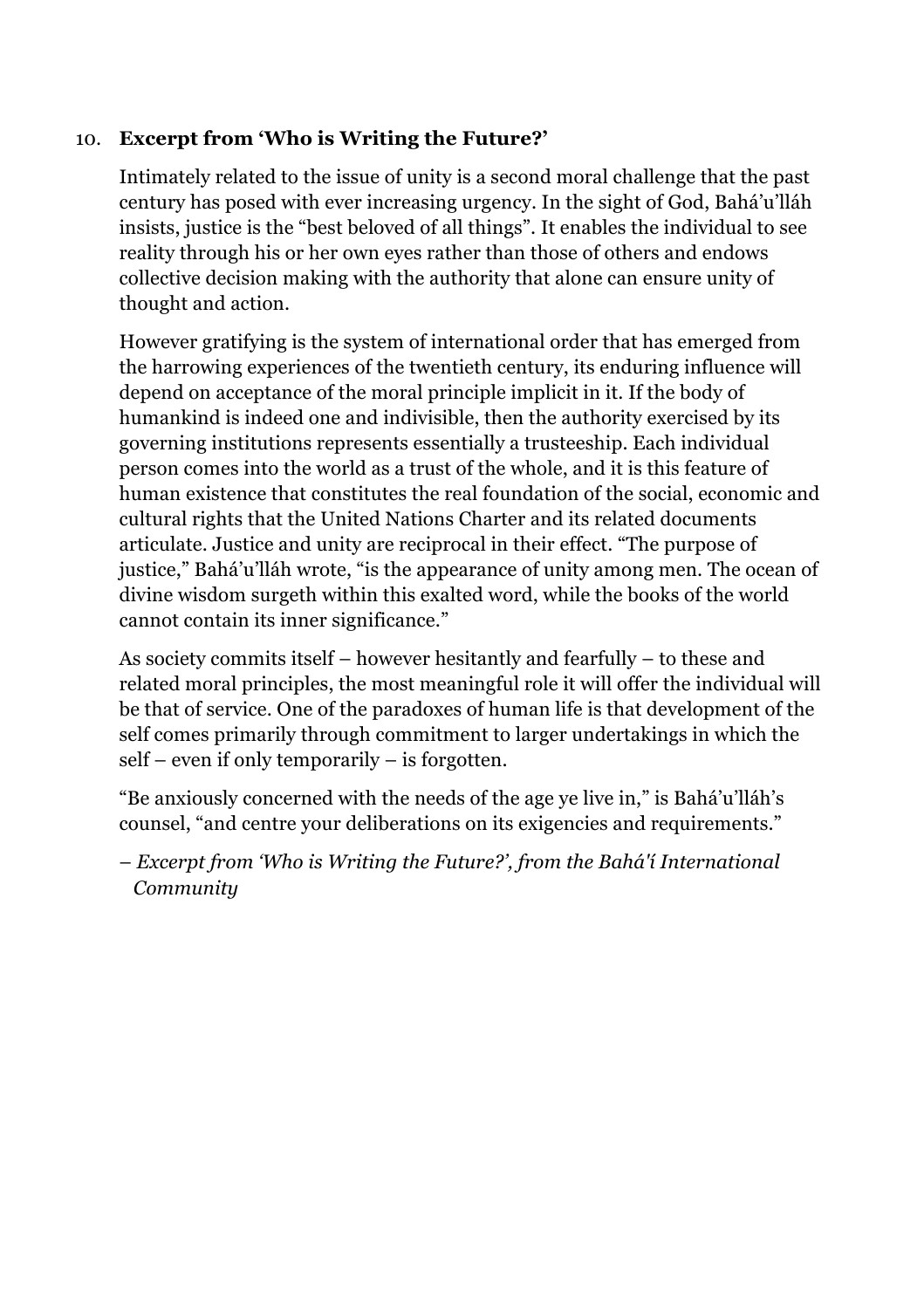#### 11. **Children Of Men!**

Know ye not why We created you all from the same dust? That no one should exalt himself over the other. Ponder at all times in your hearts how ye were created. Since We have created you all from one same substance it is incumbent on you to be even as one soul, to walk with the same feet, eat with the same mouth and dwell in the same land, that from your inmost being, by your deeds and actions, the signs of oneness and the essence of detachment may be made manifest. Such is My counsel to you, O concourse of light! Heed ye this counsel that ye may obtain the fruit of holiness from the tree of wondrous glory.

– *Bahá'u'lláh, from the Bahá'í Writings*

12. One day our descendants will think it incredible that we paid so much attention to things like the amount of melanin in our skin or the shape of our eyes or our gender instead of the unique identities of each of us as complex human beings.

– *Franklin Thomas*

13. Seek for mankind that of which you are desirous for yourself, that you may be a believer;

Treat well as a neighbour the one who lives near you, that you may be a Muslim.

That which you want for yourself seek for mankind.

The most righteous of men is the one who is glad that men should have what is pleasing to himself, and who dislikes for them what is for him disagreeable.

Whatever you abhor for yourself, abhor it also for others, and whatever you desire for yourself desire also for others.

– *Attributed to Muhammad, Sukhanan-i-Muhammad*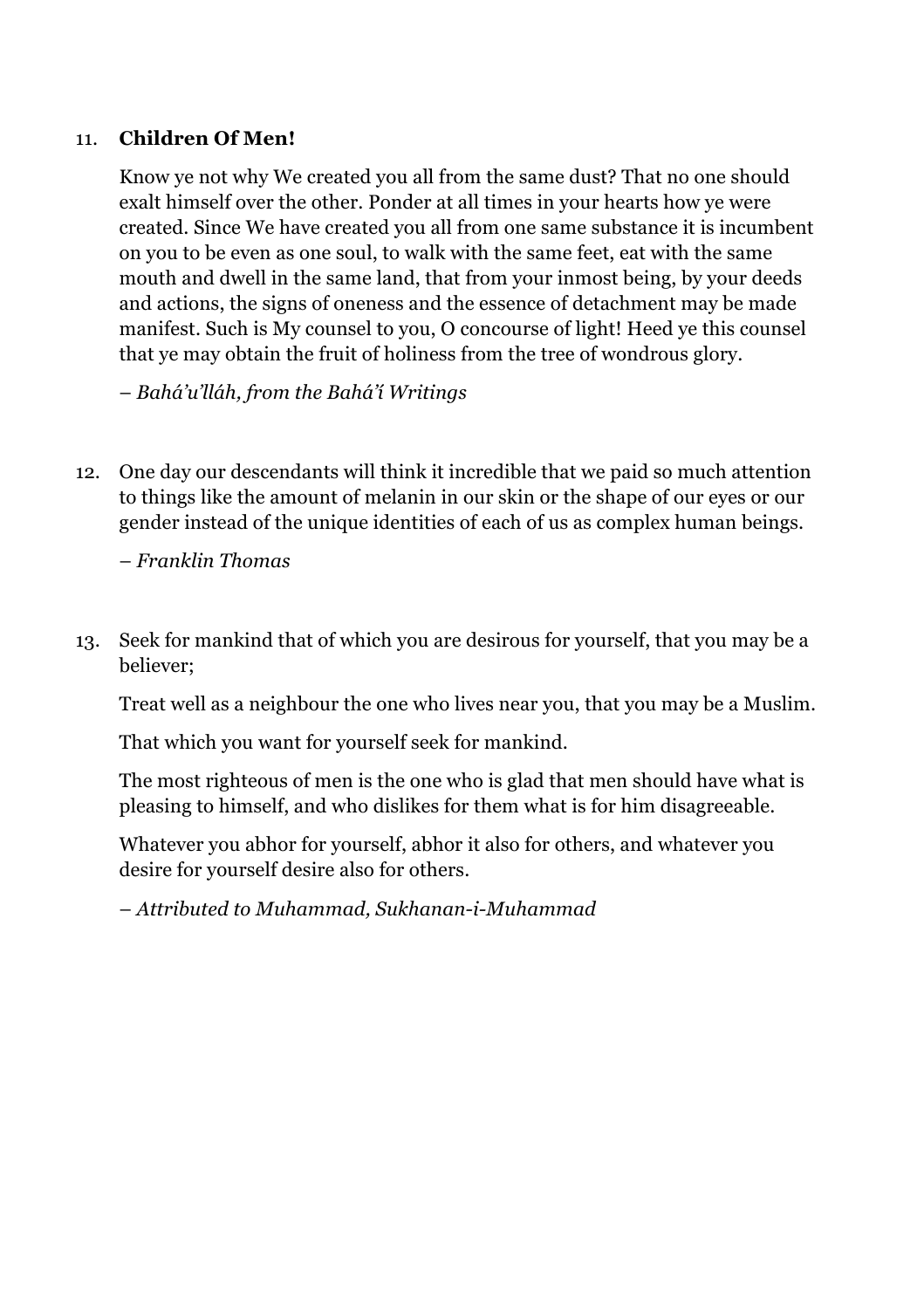#### **We have become not a melting pot but a beautiful mosaic. Different people, different beliefs, different yearnings, different hopes, different dreams.**

*– Jimmy Carter*

14. The person who doesn't fit in with our notions of who is worthy of our love the bag lady at the corner, the strange old man who rides through town on a three-wheel bike all strung up with flags — is just the person who, by not fitting into our patterns, insists that we expand not only our views but also our capacity to love. Today, see if you can stretch your heart and expand your love so that it touches not only those to whom you can give it easily, but also to those who need it so much.

– *Daphne Rose Kingman*

#### **Take pride not in love for yourselves but in love for your fellow creatures. Glory not in love for your country, but in love for all mankind.**

*– Bahá'u'lláh*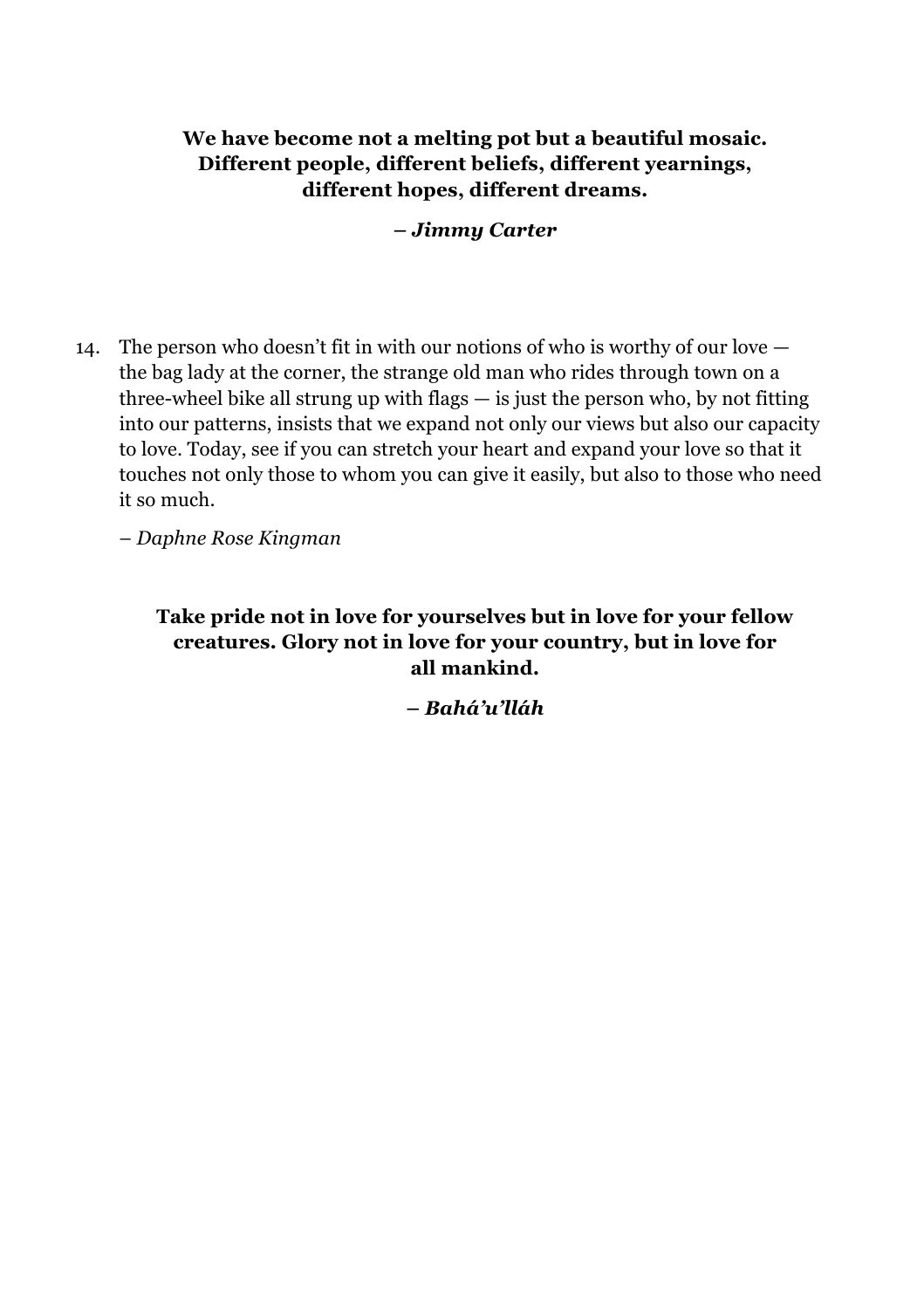15. Where, after all, do universal human rights begin? In small places, close to home – so close and so small that they cannot be seen on any maps of the world. Yet they are the world of the individual person; the neighbourhood he lives in; the school or college he attends; the factory, farm, or office where he works. Such are the places where every man, woman, and child seeks equal justice, equal opportunity, equal dignity without discrimination. Unless these rights have meaning there, they have little meaning anywhere. Without concerted citizen action to uphold them close to home, we shall look in vain for progress in the larger world.

– *Eleanor Roosevelt*

16. This is the hour when ye must associate with all the earth's peoples in extreme kindliness and love, and be to them the signs and tokens of God's great mercy. Ye must become the very soul of the world, the living spirit in the body of the children of men. In this wondrous Age, at this time... the Word of God hath infused such awesome power into the inmost essence of humankind that He hath stripped men's human qualities of all effect, and hath, with His all conquering might, unified the peoples in a vast sea of oneness.

Now is the time for the lovers of God to raise high the banners of unity, to intone, in the assemblages of the world, the verses of friendship and love and to demonstrate to all that the grace of God is one.

In every dispensation, there hath been the commandment of fellowship and love,... praised be God, the commandments of God are not delimited, not restricted to any one group of people, rather have all the friends been commanded to show forth fellowship and love, consideration and generosity and loving-kindness to every community on earth... He hath guided all the peoples of the earth to oneness... He hath lit man's world and made this earth of dust to send forth streams of light.

– *'Abdu'l-Bahá, from the Bahá'í Writings*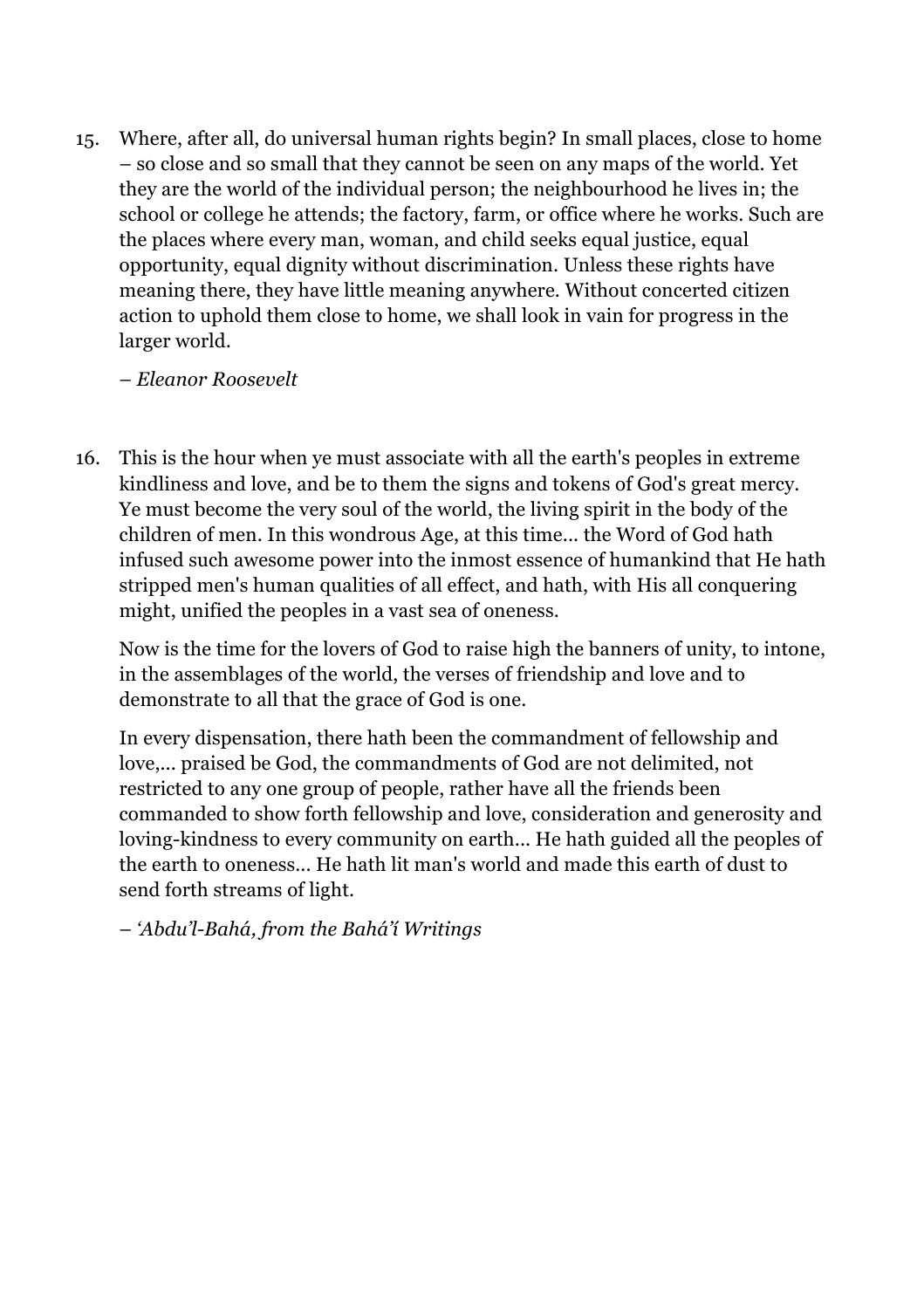#### 17. **Preamble to the Universal Declaration of Human Rights**

Whereas recognition of the inherent dignity and of the equal and inalienable rights of all members of the human family is the foundation of freedom, justice and peace in the world,

Whereas disregard and contempt for human rights have resulted in barbarous acts which have outraged the conscience of mankind, and the advent of a world in which human beings shall enjoy freedom of speech and belief and freedom from fear and want has been proclaimed as the highest aspiration of the common people,

Whereas it is essential, if man is not to be compelled to have recourse, as a last resort, to rebellion against tyranny and oppression, that human rights should be protected by the rule of law,

Whereas it is essential to promote the development of friendly relations between nations,

Whereas the peoples of the United Nations have in the Charter reaffirmed their faith in fundamental human rights, in the dignity and worth of the human person and in the equal rights of men and women and have determined to promote social progress and better standards of life in larger freedom,

Whereas Member States have pledged themselves to achieve, in co-operation with the United Nations, the promotion of universal respect for and observance of human rights and fundamental freedoms,

Whereas a common understanding of these rights and freedoms is of the greatest importance for the full realization of this pledge,

Now, Therefore The General Assembly proclaims This Universal Declaration Of Human Rights as a common standard of achievement for all peoples and all nations, to the end that every individual and every organ of society, keeping this Declaration constantly in mind, shall strive by teaching and education to promote respect for these rights and freedoms and by progressive measures, national and international, to secure their universal and effective recognition and observance...

> **•** All Soul Food programs are available for free download from **www.soulfood.com.au**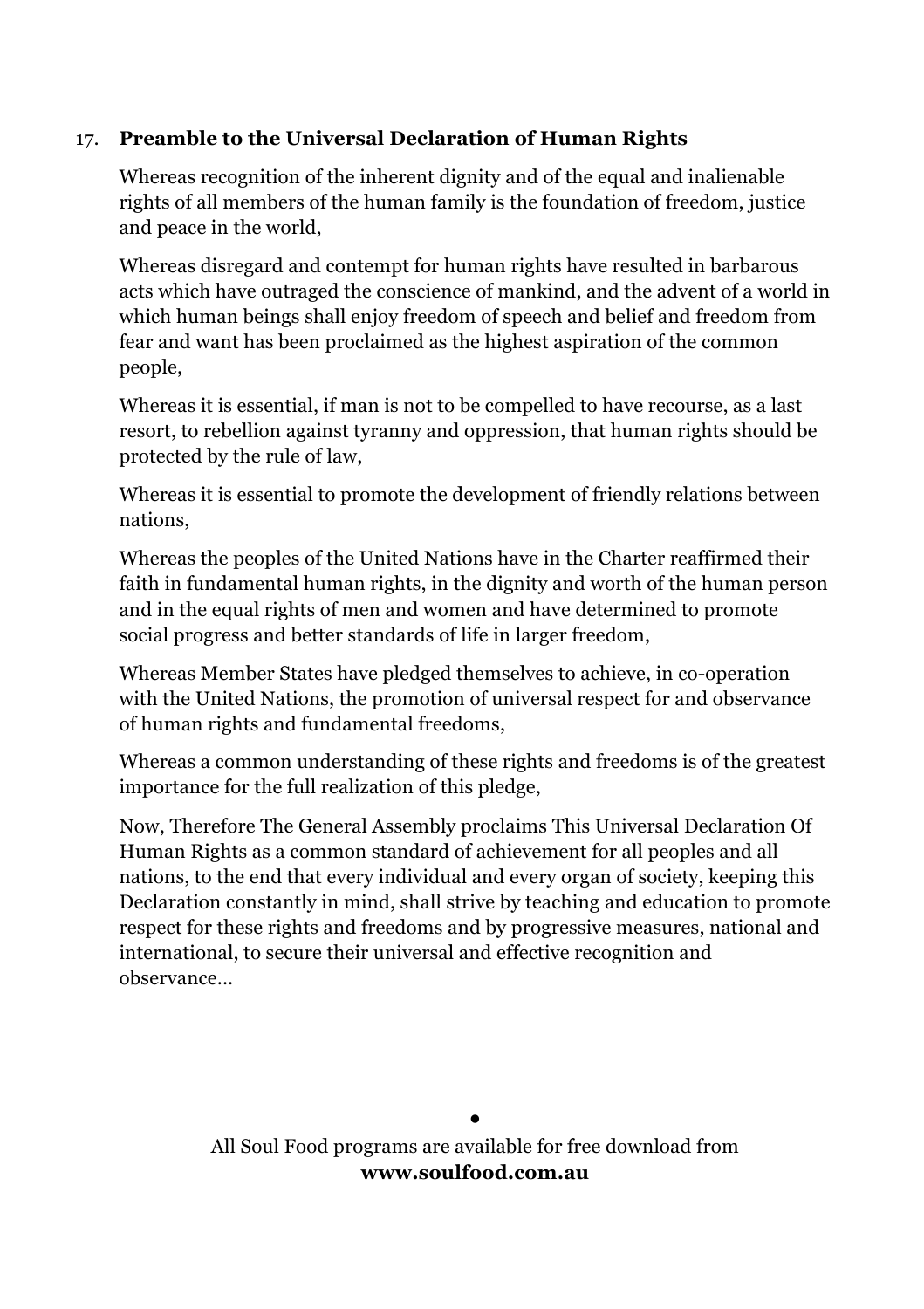# **Thank you for your support in 2013**

We want to take this opportunity to say thank you to you – our special guests – and to all those who work tirelessly behind the scenes every month to make Soul Food happen.

We hope the program has brought you nourishment for you souls, and we wish you all a safe and happy holiday season and new year.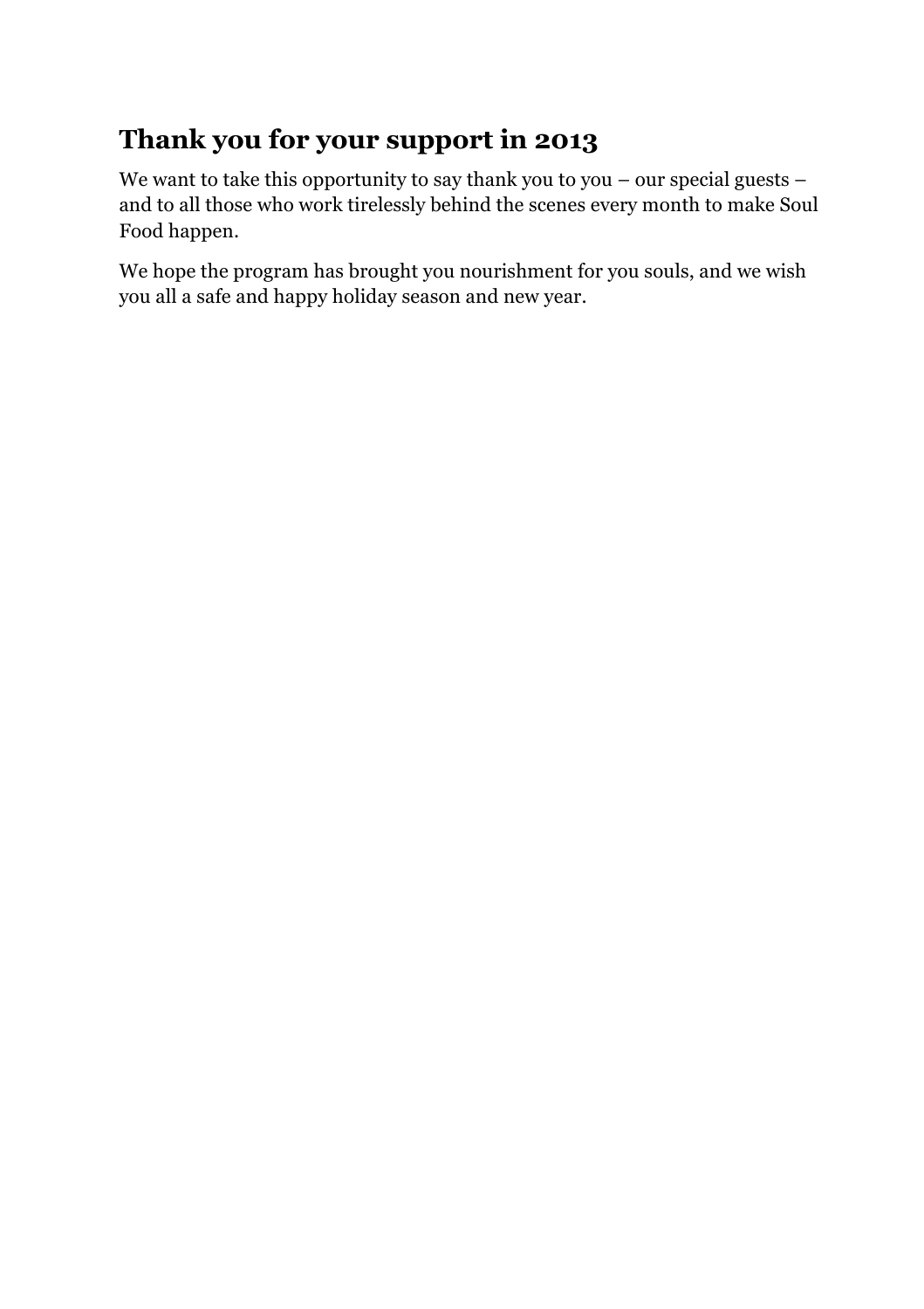# **About Soul Food**

Soul Food is a monthly event held at the State Library of Victoria, providing an opportunity to relax in a tranquil environment and reflect on inspiring themes.

It features music, audio-visual pieces and readings from various Faiths; indigenous, ancient and modern, from all over the world. Soul Food's purpose is to inspire us to transform our lives, our neighbourhoods and communities, with actions that promote the unity and betterment of society.

Soul Food is a free community event open to all.

### **Venue**

State Library of Victoria, Village Roadshow Theatrette Corner Swanston St & La Trobe St (Enter via La Trobe Street)

# **Time**

11.00am – 12.00pm

## **New Dates for 2014!**

| February 2nd | August 3rd              |
|--------------|-------------------------|
| March 2nd    | September 7th           |
| April 6th    | October <sub>5</sub> th |
| May 4th      | November 2nd            |
| June 1st     | December 7th            |
| July 6th     |                         |